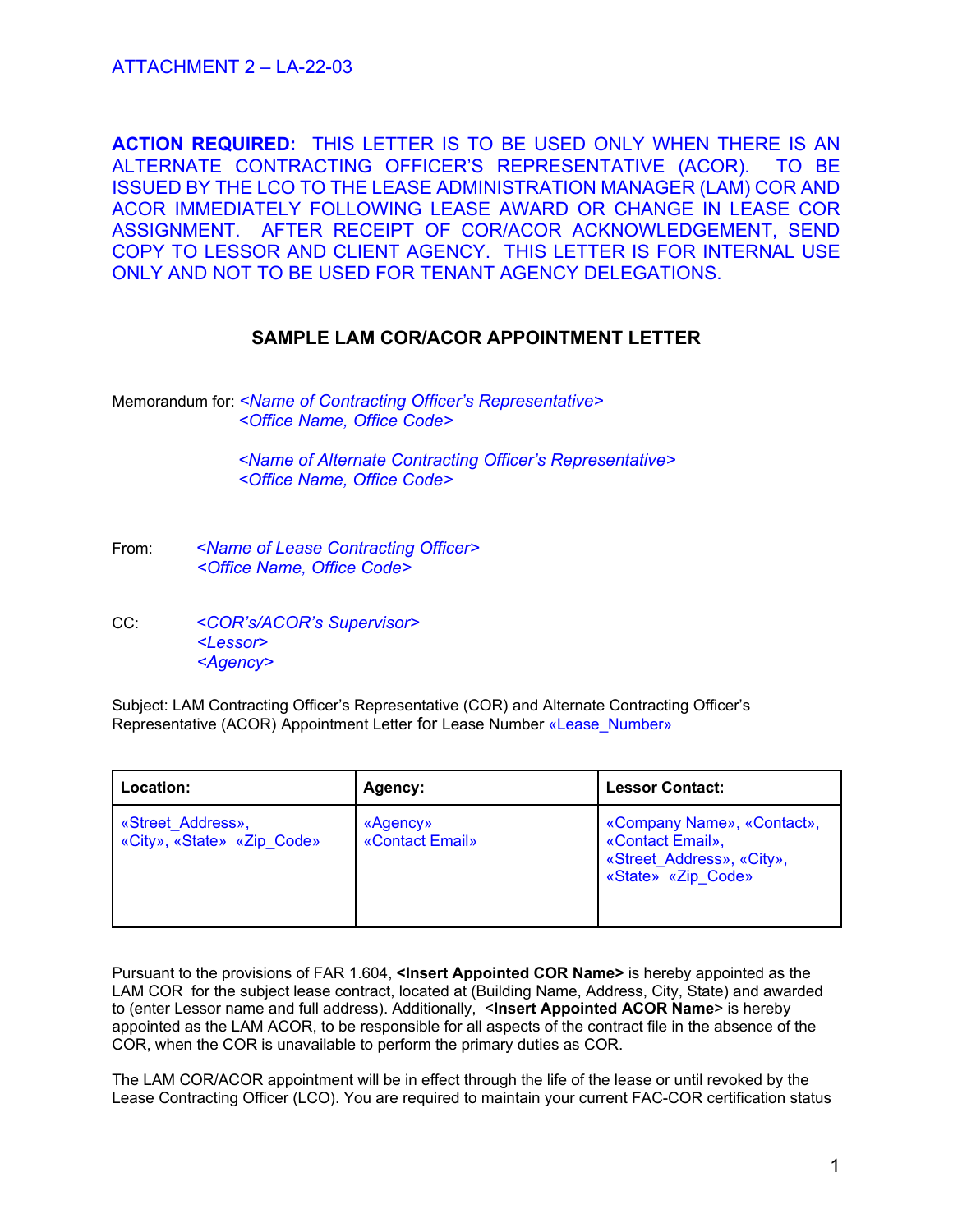during the life of the contract. By copy of this appointment, the Lessor is being advised of your delegated authority. As the appointed LAM COR/ACOR, you are responsible for lease contract administration, as defined under GSAM Part 542.202(d), Contract Administration Services. This LAM COR/ACOR Appointment letter terminates and/or rescinds any and all previous COR letters that have been issued on this Lease No. **Exercise 1** referenced above from the date of execution.

If, at any time, you will be unavailable or unable to perform the contract oversight responsibilities outlined below for an extended period of time, immediately notify your supervisor and the LCO so provisions can be made to appoint a new LAM COR/ACOR. Your designation shall remain in effect until termination of the lease contract, rescinded by the LCO, or terminated under the FAC-COR guidance identified in GSAM 501-604.

CORs/ACORs shall avoid the appearance of a conflict of interest to maintain public confidence in the U.S. Government's business conduct with the private sector. Therefore, maintain an impartial, armslength relationship with the Lessor and his contractors. If potential for a conflict of interest with your appointment as a COR/ACOR develops, advise your supervisor and the LCO of the conflict so appropriate actions may be taken. Be aware of the need to protect the Government's interests. Below are instructions to LAM CORs/ACORs.

### **Preparation**

The LAM COR/ACOR is the official Government representative for technical and administrative matters under this contract. To prepare for these duties, the LAM COR/ACOR is required to thoroughly read and review the terms and conditions of the lease agreement, lease amendments, and supporting documentation and discuss any questions with the LCO.

- 1. The LCO remains the exclusive agent of the Government with authority to enter into, administer and modify lease contracts, and bind the government. As the LAM COR/ACOR, you must keep the LCO fully informed of the Lessor's compliance with the terms and conditions of the lease and as disputes arise work collaboratively to develop solutions to immediately resolve compliance issues.
- 2. The responsibilities of the LAM COR/ACOR include actions taken after contract award to obtain Lessor compliance with lease contract requirements. The LAM COR's/ACOR's actions include technical, financial, and administrative actions in support of the LCO, as outlined in the Appointment Letter. It may include additional task requests as needed by the lease contracting activity.
- 3. The LAM COR/ACOR has no authority to enter into, modify the lease contract, or otherwise perform duties reserved for a warranted lease contracting official. As a LAM COR/ACOR you shall not make or agree to any action that commits the Government in matters which would change the lease contract price, quantity, quality, delivery schedule or other terms or conditions of the lease contract nor in any way direct the lessor or its subcontractors to operate in conflict with the lease contract terms and conditions. As the LAM COR/ACOR you **cannot** delegate the above responsibilities nor re-delegate your authority to any other person.
- 4. The LAM COR/ACOR shall be granted administrative rights to G-REX which contains a complete copy of the lease contract file. As the LAM COR/ACOR, you are to confirm that official correspondence, such as the notification of non-compliance letter and alteration documentation when not procured through a subsequent lease amendment, are uploaded into G-REX for retention in the lease contract file.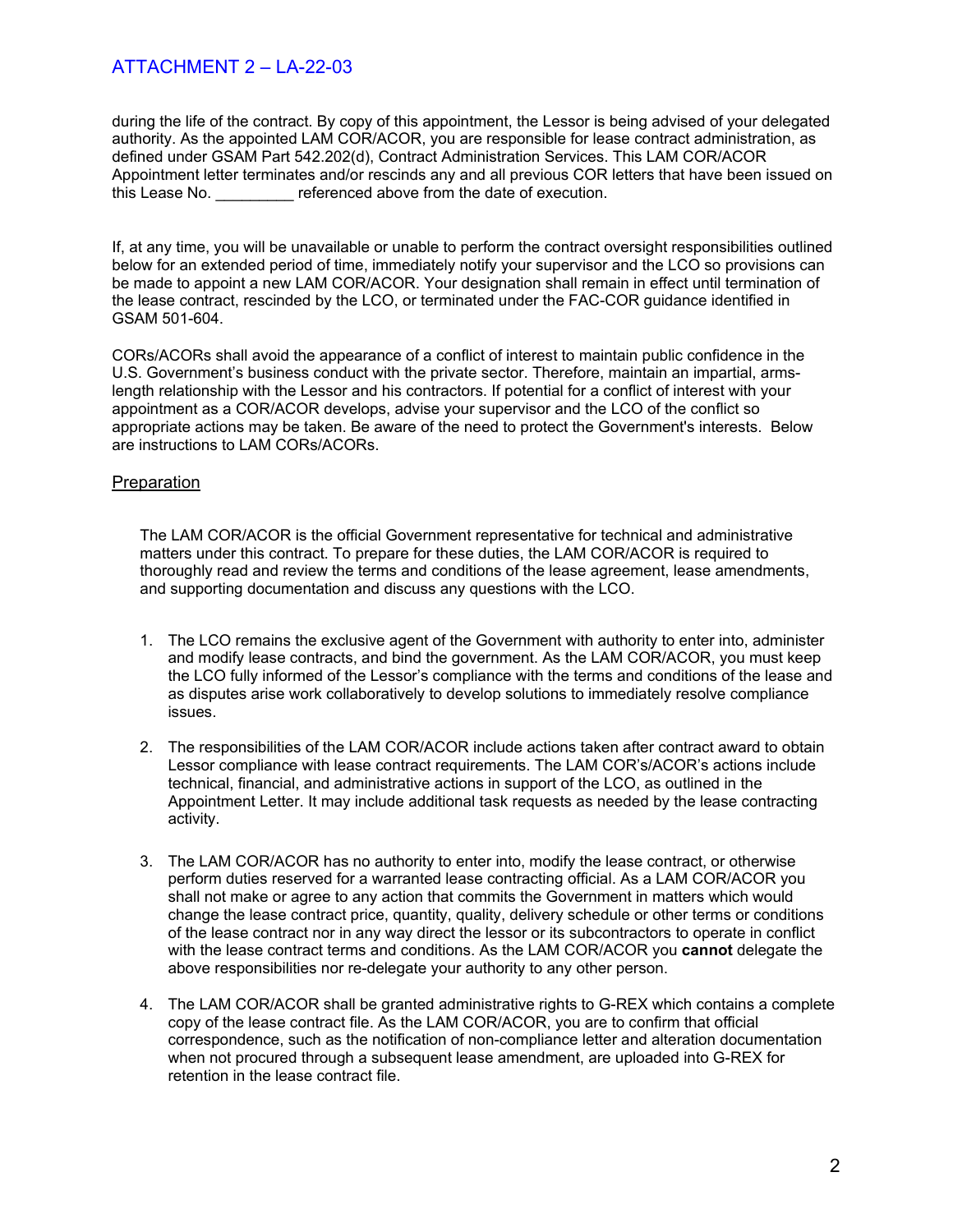- 5. The LAM COR/ACOR shall document all lease compliance related documents including correspondence, inspection forms, inspection and non-compliance letters, general correspondence, telephone conversations or other verbal communications, and all other required LAM COR/ACOR documentation in the Lease Management Tool (LMT) or any follow-on lease management system of record; the LAM COR/ACOR shall maintain other records of the Lessor's performance, such as inspection and progress reports, site visits, and service reports and submittals necessary for lease compliance.
- 6. The LCO will provide the Lessor with a copy of this letter that authorizes you to perform the duties as outlined in this letter.

### **LAM COR/ACOR Responsibilities**

### **As a LAM COR/ACOR, you must:**

- Know and act within the limits of this written appointment and use reasonable care in performing designated duties.
- Conduct duties in a professional and ethical manner.
- Discuss lease terms with the LCO, specifically, unique requirements that impact maintenance or services; including special equipment, 24 hour HVAC, and contracts to maintain agency installed equipment.
- Perform timely and reasonable monitoring of lease contract performance, particularly in the technical area of sustainability, recycling, and energy consumption and discuss these matters with subject matter experts.
- Maintain confidentiality of sensitive information; safeguard the Lessor and its contractor's confidential business and technical information in accordance with the Privacy Act and FAR Part 3.
- Avoid improper business practices and personal conflicts of interest. Avoid any action or the appearance of any action that may lead to an ethical violation or conflict-of-interest position or compromise GSA's position with industry and congressional officials or the public.
- Provide timely and effective communication with the LCO on the status of lease contract administration.
- Inspections:
	- $\circ$  Coordinate and/or perform timely and proper inspection of lease contract services that the Lessor is obligated to provide under the lease contract and through subsequent lease amendments, subject to the limitations of your authority. Inspections may be completed by a third party, including contracted services.
	- $\circ$  Determine if delivery is in agreement with the lease contract requirements and the periodic schedule;
- Issue the deficiency and notice of non-compliance letters and general correspondence related to the daily maintenance and operation of the leased space.
- Read, understand, and monitor compliance with the terms and conditions of the lease contract, particularly with those contract terms and conditions that fall within the area of your responsibility, such as completion dates, renewal option or lease expiration dates, energy consumption, and reports or data submission dates.
- Recommend to the LCO acceptance or rejection of pre-award or post award submittals and services.
- Coordinate the procurement for overtime utilities, including hourly usage requests, with a warranted GSA official, the Lessor, and the authorized agency requesting official.

### **LAM COR/ACOR Limitations:**

### **As a LAM COR/ACOR you do not have the authority to:**

- Execute, award, agree to, or sign any contracts for services or lease amendments.
- Violate internal controls requiring separation of duties, such as obligating the payment of funds.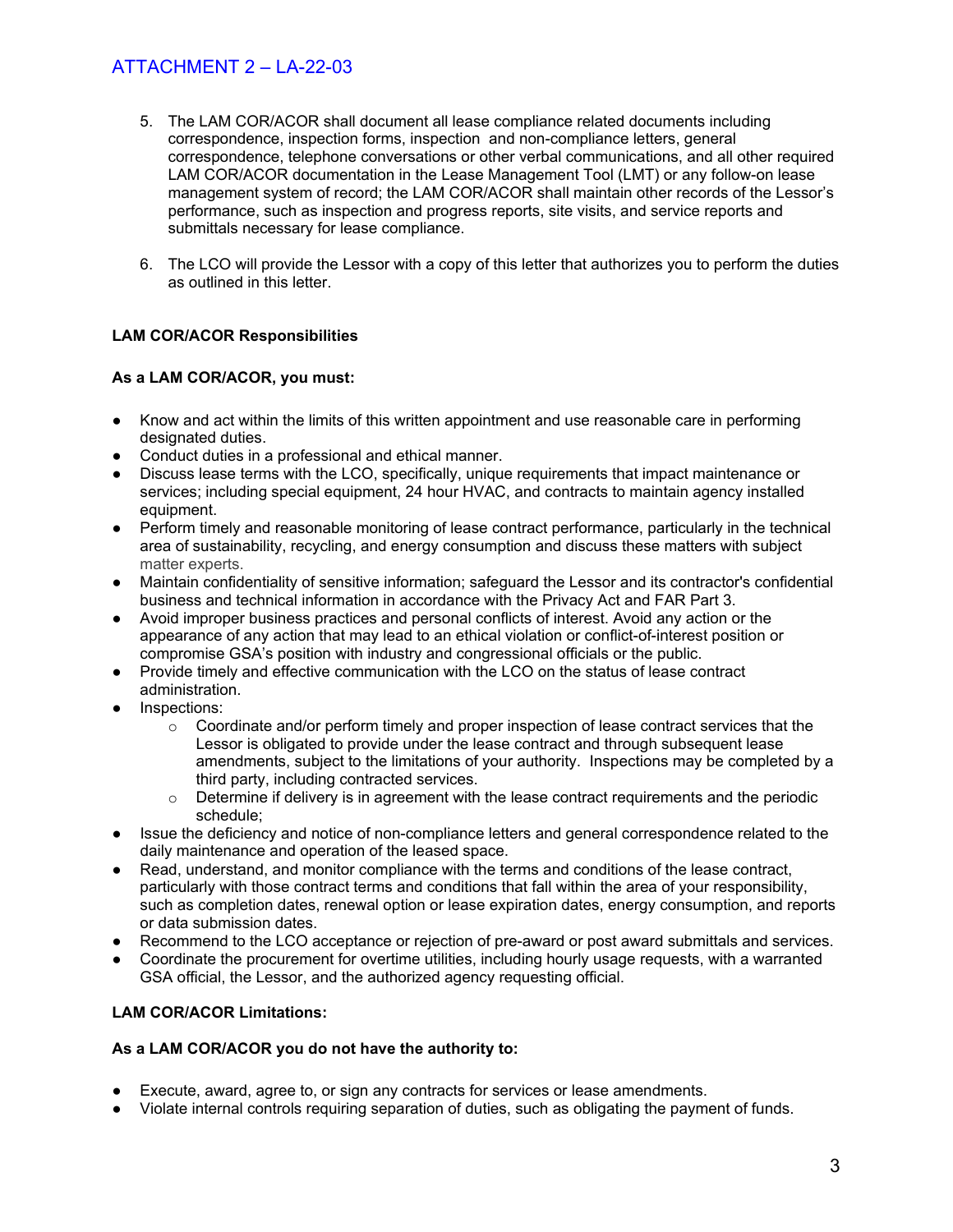- Cause the Lessor financial harm, such as to incur costs not otherwise covered by the contract with the expectation that through the ratification process, the government would reimburse such costs.
- Make or infer, by action or inaction, legal interpretations on the scope, scheduled delivery, or intent of the contract that if viewed could imply a change to the lease contract resulting in a claim or commitment or otherwise obligate the Government.
- Offer advice to the Lessor or its contractor that may be construed as instructions which could adversely affect performance, compromise the rights of the Government, provide the basis of a claim for additional compensation, release the contractor from its obligations under the contract, or affect any pending or future LCO determination as to fault or negligence.
- Make assertions to the Lessor regarding contractual remedies available to the government without prior consultation with the LCO.
- Demand that the Lessor perform any task or make changes to, grant deviations from, or waive any of the terms and conditions of the lease contract.
- Increase the rental consideration of the lease contract, authorize work beyond the dollar limit of the lease contract, or authorize the expenditure of funds.
- Give any direction, to the Lessor or to the employees of the Lessor except as provided for in the contract.
- Authorize/approve the furnishing of Government property or expenditure of funds for the purchase of equipment, except as required under the lease contract.
- Order overtime utilities, unless you are a warranted contracting official.
- Approve/disapprove any substitution not specifically provided for in the lease contract.
- Resolve or make decisions concerning any claims or disputes concerning a question of fact or law.
- Issue stop work instructions or suspend construction or alterations, except in the event of unsafe acts and conditions that are likely to result in accident or injury. (However, submit in writing to the LCO any recommendation to discontinue service contracts that are part of the rental consideration).
	- Note: suspensions in work could subject the Government to a claim for equitable adjustment under FAR for delay or interruption.
- Interfere with the Lessor's performance by "supervising" the Lessor's service contract employees or otherwise directing their work efforts.
- Allow the improper use of government property.
- Receive or accept goods and services not expressly required by the lease contract.
- Issue any final decision letters or correspondence proposing to reduce the rental consideration for the value of the contract requirements not performed.

### **Technical Liaison and Monitoring**

- Maintain liaison and direct communications with the Lessor, the Lease Contracting Officer (LCO), and affected stakeholders for early release of space by the occupying agency prior to the expiration of the lease term.
- Determine whether the qualifications of key personnel performing under the lease contract are consistent with the qualification requirements agreed to in the lease contract, if applicable.
- In accordance with GSA's procedures, coordinate and validate Lessor's staff meet the requirements of Homeland Security Presidential Directive (HSPD) 12, Background Investigations in Leased Space. Ensure Lessor's personnel working in leased space wear identification at all times which visibly identifies them as contract employees.
- Record and report to the LCO continued deficiencies, performance delays, unsatisfactory performance, or other problems needing corrective action. In addition, advise the LCO of any potential disputes, problem areas, or disagreements that could lead to a claim.
- Review progress reports to determine if there are technical requirements or key deliverables that affect the processing of rental payments or acceptance of invoices for overtime services or minor alterations.
- Advise the LCO of any unusual problems or ownership changes that would affect the existing lease contract.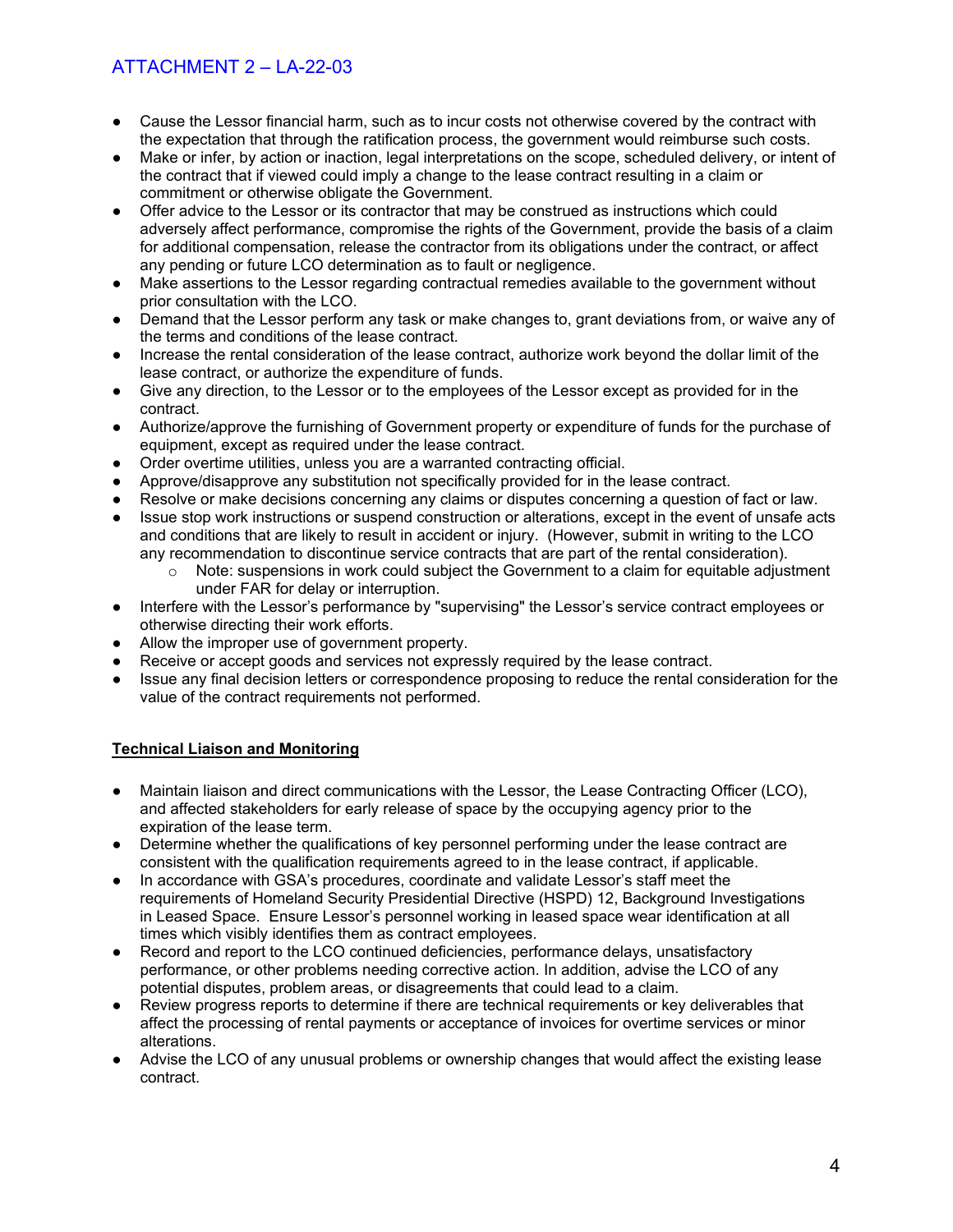- Ensure the performance of all required periodic services according to the lease contract. Document any deficiencies or failure in performance and work closely with both the Lessor and LCO to correct deficiencies. If the Lessor requires additional time, the Lessor must submit a formal request for a time extension to the LCO through you. You should indicate your concurrence, or state the reasons why you do not concur, and forward the request to the LCO for finalization. Assure prompt review of all reports and/or submittals and provide approval/disapproval and comments to the contractor through the LCO.
- Furnish the LCO a copy of all client agency requests for proposed contract changes, such as minor alterations, that affect the rental consideration, contract services, or Lessor's obligation under the existing contract.
	- Provide technical recommendations, including assessments of the specific impact on the lease contract, and independent government estimates to determine a fair and reasonable price.
	- Upon request of the LCO, assist in negotiating changes, claims, rental adjustments.
	- Upon request of the LCO, solicit price proposals from the Lessor for alterations and improvements, and any other actions under the lease, that are at or below the SAT.

### **Inspection and Acceptance**

Perform inspections and acceptance of lease contract services or alterations, oversight of Lessor performance, and verification of corrected deficiencies for Lessor services. This process includes certifying receipt of services for payment purposes. Ensure the process meets the lease contract provisions and is performed within the stated period of performance.

### **Invoices, Payment and Financial**

● Review Lessor invoices, progress payment requests, and other requests for overtime and alteration payments, preparing and submitting receiving reports, and recommend payment amount to the warranted official. If the amount approved for payment is less than the invoiced amount, provide a basis to the warranted contracting official.

### **Credentials and Access Management**

CORs/ACORs are responsible for the Credentials and Access Management duties and responsibilities (per the GSA Homeland Security Presidential Directive-12 (HSPD-12); and GSA Order ADM 2181.1, Homeland Security Presidential Directive-12 Personal Identity Verification and Credentialing Policy, and Background Investigations for Contractor Employees). The COR/ACOR will act as the Requesting Official (RO) for contractor requests. Specifically, the COR/ACOR shall:

- 1. Identify contractors requiring a background investigation, escort, GSA Access Card or all of the above;
- 2. Assist contractors in completing the background investigation, process to obtain a GSA Access Card (e.g. helping contractor navigate enrollment and eQIP) or both;
- 3. Ensure coordination with the Office of Mission Assurance (OMA) for the processing and/or issuance of the contractor's background investigation and GSA Access Card, as required;
- 4. If applicable, ensure contractors complete applicable training (*e.g.* GSA Information Technology (IT) Security Awareness & Privacy Training) upon contract award or new hire and annually thereafter;
- 5. Ensure GSA contractor escort policies are implemented according to CIO P 2181.1- GSA HSPD-12 Personal Identity Verification and Credentialing Handbook;
- 6. Ensure notification to OMA when there are any changes to the building location or contractor's information (e.g. point of contact, key personnel arrivals and/or departures, etc.), as required; and
- 7. Ensure the following duties are promptly completed when a contractor's employee is no longer on a contract (*e.g*. for any reason or when the contract ends):
	- a. Notify OMA of the departure;